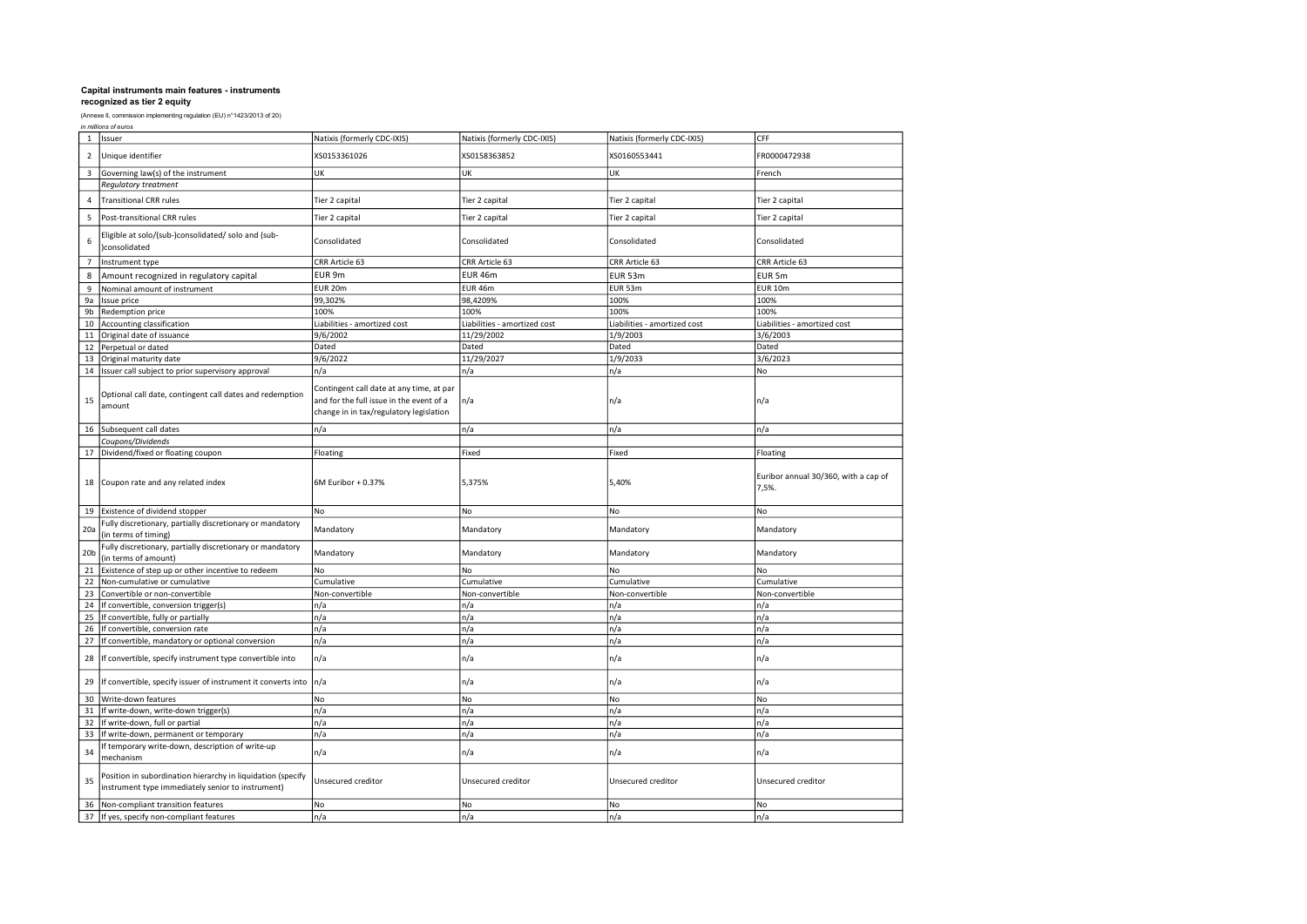| in millions of euros |  |
|----------------------|--|
|----------------------|--|

|                 | 1 Issuer                                                                                                         | Natixis (formerly CDC-IXIS)  | Natixis                                                                                                           | Natixis                         | <b>BPCE</b>                                                        |
|-----------------|------------------------------------------------------------------------------------------------------------------|------------------------------|-------------------------------------------------------------------------------------------------------------------|---------------------------------|--------------------------------------------------------------------|
| $\overline{2}$  | Unique identifier                                                                                                | XS0160553441                 | FR0010405894                                                                                                      | XS0301168281                    | FR0011538222                                                       |
| 3               | Governing law(s) of the instrument                                                                               | UK                           | French                                                                                                            | UK                              | French                                                             |
|                 | <b>Regulatory treatment</b>                                                                                      |                              |                                                                                                                   |                                 |                                                                    |
|                 | <b>Transitional CRR rules</b>                                                                                    | Tier 2 capital               | Tier 2 capital                                                                                                    | Tier 2 capital                  | Tier 2 capital                                                     |
| 5               | Post-transitional CRR rules                                                                                      | Tier 2 capital               | Tier 2 capital                                                                                                    | Tier 2 capital                  | Tier 2 capital                                                     |
| 6               | Eligible at solo/(sub-)consolidated/ solo and (sub-<br>)consolidated                                             | Consolidated                 | Consolidated                                                                                                      | Consolidated                    | Consolidated                                                       |
| $\overline{7}$  | Instrument type                                                                                                  | CRR Article 63               | CRR Article 63                                                                                                    | CRR Article 63                  | CRR Article 63                                                     |
| 8               | Amount recognized in regulatory capital                                                                          | EUR <sub>7m</sub>            | <b>EUR 145m</b>                                                                                                   | EUR 38m                         | <b>EUR 610m</b>                                                    |
| 9               | Nominal amount of instrument                                                                                     | EUR 7m                       | <b>EUR 500m</b>                                                                                                   | <b>EUR 100m</b>                 | EUR 1,000m                                                         |
| 9a              | Issue price                                                                                                      | 100%                         | 100%                                                                                                              | 100,000%                        | 100,000%                                                           |
| 9b              | Redemption price                                                                                                 | 100%                         | 100%                                                                                                              | 100%                            | n/a                                                                |
| 10              | Accounting classification                                                                                        | Liabilities - amortized cost | Liabilities - amortized cost                                                                                      | Liabilities - fair value option | Liabilities - amortized cost                                       |
| 11              | Original date of issuance                                                                                        | 4/1/2003                     | 12/15/2006                                                                                                        | 5/31/2007                       | 7/18/2013                                                          |
| 12              | Perpetual or dated                                                                                               | Dated                        | Dated                                                                                                             | Dated                           | Dated                                                              |
| 13              | Original maturity date                                                                                           | 1/9/2033                     | 12/15/2021                                                                                                        | 5/31/2022                       | 7/18/2023                                                          |
| 14              | Issuer call subject to prior supervisory approval                                                                | n/a                          | n/a                                                                                                               | n/a                             | No                                                                 |
| 15              | Optional call date, contingent call dates and redemption<br>amount                                               | n/a                          | Contingent call date at any time, at par<br>and for the full issue in the event of a<br>change in tax legislation | n/a                             | n/a                                                                |
| 16              | Subsequent call dates                                                                                            | n/a                          | n/a                                                                                                               | n/a                             | n/a                                                                |
|                 | Coupons/Dividends                                                                                                |                              |                                                                                                                   |                                 |                                                                    |
| 17              | Dividend/fixed or floating coupon                                                                                | Fixed                        | Floating                                                                                                          | Floating                        | Fixed                                                              |
| 18              | Coupon rate and any related index                                                                                | 5,40%                        | 10y CMS                                                                                                           | 10y CMS                         | 4,625%                                                             |
| 19              | Existence of dividend stopper                                                                                    | No                           | No                                                                                                                | No                              | No                                                                 |
| 20a             | Fully discretionary, partially discretionary or mandatory<br>(in terms of timing)                                | Mandatory                    | Mandatory                                                                                                         | Mandatory                       | Mandatory                                                          |
| 20 <sub>b</sub> | Fully discretionary, partially discretionary or mandatory<br>(in terms of amount)                                | Mandatory                    | Mandatory                                                                                                         | Mandatory                       | Mandatory                                                          |
| 21              | Existence of step up or other incentive to redeem                                                                | No                           | No                                                                                                                | No                              | No                                                                 |
| 22              | Non-cumulative or cumulative                                                                                     | Cumulative                   | Cumulative                                                                                                        | Cumulative                      | Cumulative                                                         |
| 23              | Convertible or non-convertible                                                                                   | Non-convertible              | Non-convertible                                                                                                   | Non-convertible                 | Non-convertible                                                    |
| 24              | If convertible, conversion trigger(s)                                                                            | n/a                          | n/a                                                                                                               | n/a                             | n/a                                                                |
| 25              | If convertible, fully or partially                                                                               | n/a                          | n/a                                                                                                               | n/a                             | n/a                                                                |
| 26              | If convertible, conversion rate                                                                                  | n/a                          | n/a                                                                                                               | n/a                             | n/a                                                                |
| 27              | If convertible, mandatory or optional conversion                                                                 | n/a                          | n/a                                                                                                               | n/a                             | n/a                                                                |
| 28              | If convertible, specify instrument type convertible into                                                         | n/a                          | n/a                                                                                                               | n/a                             | n/a                                                                |
| 29              | If convertible, specify issuer of instrument it converts into                                                    | n/a                          | n/a                                                                                                               | n/a                             | n/a                                                                |
| 30              | Write-down features                                                                                              | No                           | No                                                                                                                | No                              | No                                                                 |
| 31              | If write-down, write-down trigger(s)                                                                             | n/a                          | n/a                                                                                                               | n/a                             | n/a                                                                |
| 32              | If write-down, full or partial                                                                                   | n/a                          | n/a                                                                                                               | n/a                             | n/a                                                                |
| 33              | If write-down, permanent or temporary                                                                            | n/a                          | n/a                                                                                                               | n/a                             | n/a                                                                |
| 34              | If temporary write-down, description of write-up<br>mechanism                                                    | n/a                          | n/a                                                                                                               | n/a                             | n/a                                                                |
| 35              | Position in subordination hierarchy in liquidation (specify<br>instrument type immediately senior to instrument) | Unsecured creditor           | Unsecured creditor                                                                                                | Unsecured creditor              | Instrument principal subordinated to<br>unsubordinated instruments |
| 36              | Non-compliant transition features                                                                                | No                           | No                                                                                                                | No                              | No                                                                 |
|                 | 37 If yes, specify non-compliant features                                                                        | n/a                          | n/a                                                                                                               | n/a                             | n/a                                                                |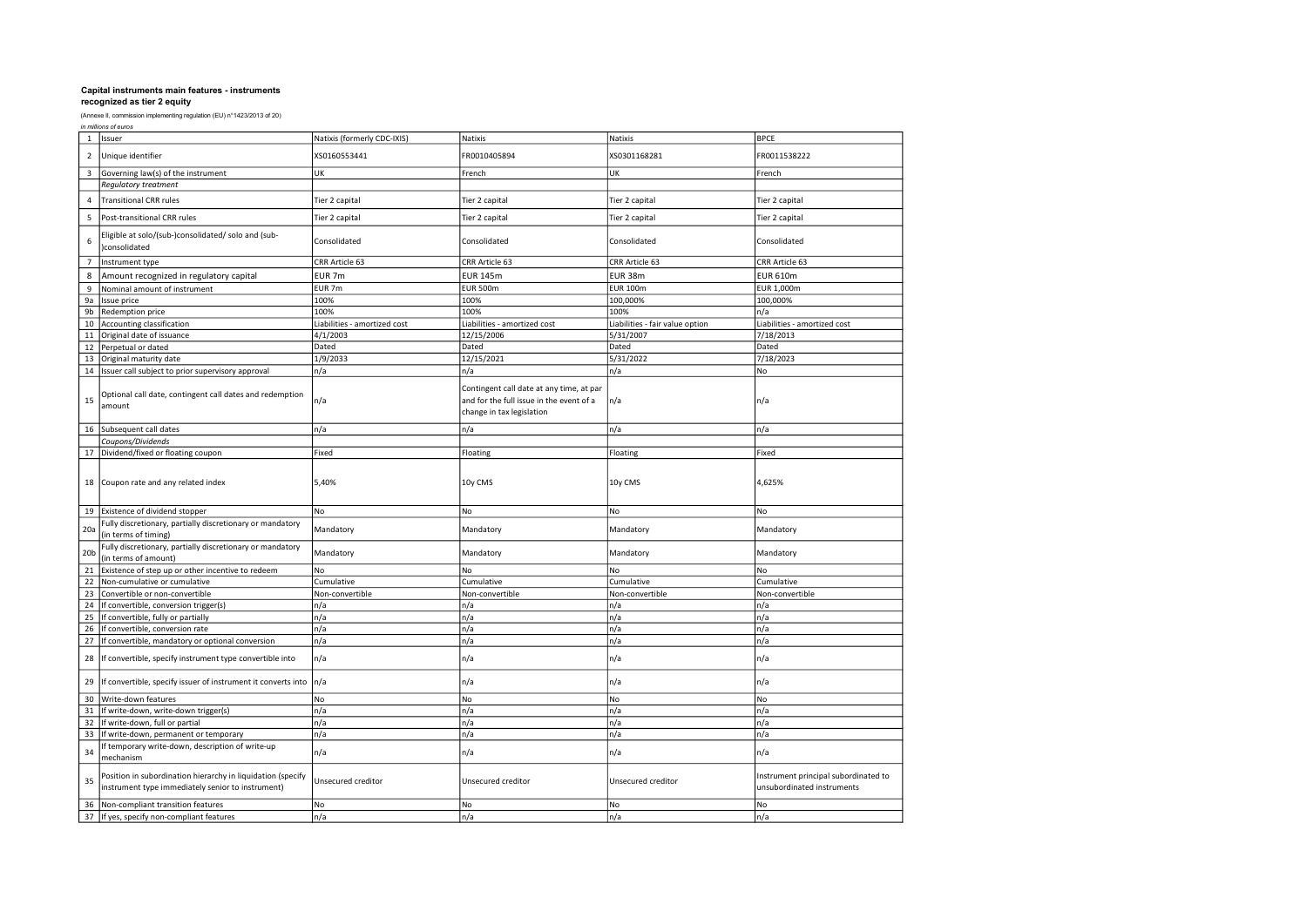| in millions of euros |  |
|----------------------|--|
|----------------------|--|

| $\mathbf{1}$            | Issuer                                                                                                           | <b>BPCE</b>                                                        | <b>BPCE</b>                                                        | <b>BPCE</b>                                                        | <b>BPCE</b>                                                                                                                                    |
|-------------------------|------------------------------------------------------------------------------------------------------------------|--------------------------------------------------------------------|--------------------------------------------------------------------|--------------------------------------------------------------------|------------------------------------------------------------------------------------------------------------------------------------------------|
| $\overline{2}$          | Unique identifier                                                                                                | 144A: US05578QAA13 / Reg S:<br>US05578UAA25                        | 144A: US05578QAB95 / Reg S:<br>US05578UAB08                        | FR0011855287                                                       | FR0012018851                                                                                                                                   |
| $\overline{\mathbf{3}}$ | Governing law(s) of the instrument                                                                               | New York State                                                     | New York State                                                     | French                                                             | French                                                                                                                                         |
|                         | Regulatory treatment                                                                                             |                                                                    |                                                                    |                                                                    |                                                                                                                                                |
| $\Delta$                | <b>Transitional CRR rules</b>                                                                                    | Tier 2 capital                                                     | Tier 2 capital                                                     | Tier 2 capital                                                     | Tier 2 capital                                                                                                                                 |
| 5                       | Post-transitional CRR rules                                                                                      | Tier 2 capital                                                     | Tier 2 capital                                                     | Tier 2 capital                                                     | Tier 2 capital                                                                                                                                 |
| 6                       | Eligible at solo/(sub-)consolidated/ solo and (sub-<br>consolidated                                              | Consolidated                                                       | Consolidated                                                       | Consolidated                                                       | Consolidated                                                                                                                                   |
| $\overline{7}$          | Instrument type                                                                                                  | CRR Article 63                                                     | CRR Article 63                                                     | CRR Article 63                                                     | CRR Article 63                                                                                                                                 |
| 8                       | Amount recognized in regulatory capital                                                                          | <b>EUR 885m</b>                                                    | EUR 1,084m                                                         | <b>EUR 825m</b>                                                    | EUR 1,000m                                                                                                                                     |
| 9                       | Nominal amount of instrument                                                                                     | USD 1,500m                                                         | USD 1,500m                                                         | GBP 750m                                                           | EUR 1,000m                                                                                                                                     |
| 9a                      | Issue price                                                                                                      | 100%                                                               | 99,815%                                                            | 100%                                                               | 100%                                                                                                                                           |
| 9b                      | Redemption price                                                                                                 | n/a                                                                | n/a                                                                | n/a                                                                | n/a                                                                                                                                            |
| 10                      | Accounting classification                                                                                        | Liabilities - amortized cost                                       | Liabilities - amortized cost                                       | Liabilities - amortized cost                                       | Liabilities - amortized cost                                                                                                                   |
| 11                      | Original date of issuance                                                                                        | 10/22/2013                                                         | 1/21/2014                                                          | 4/16/2014                                                          | 7/8/2014                                                                                                                                       |
| 12                      | Perpetual or dated                                                                                               | Dated                                                              | Dated                                                              | Dated                                                              | Dated                                                                                                                                          |
| 13                      | Original maturity date                                                                                           | 10/22/2023                                                         | 7/21/2024                                                          | 4/16/2029                                                          | 7/8/2026                                                                                                                                       |
| 14                      | Issuer call subject to prior supervisory approval                                                                | No                                                                 | No                                                                 | No                                                                 | Yes                                                                                                                                            |
|                         |                                                                                                                  |                                                                    |                                                                    |                                                                    |                                                                                                                                                |
| 15                      | Optional call date, contingent call dates and redemption<br>amount                                               | n/a                                                                | n/a                                                                | n/a                                                                | 7/8/2021 at par                                                                                                                                |
| 16                      | Subsequent call dates                                                                                            | n/a                                                                | n/a                                                                | n/a                                                                | n/a                                                                                                                                            |
|                         | Coupons/Dividends                                                                                                |                                                                    |                                                                    |                                                                    |                                                                                                                                                |
| 17                      | Dividend/fixed or floating coupon                                                                                | Fixed                                                              | Fixed                                                              | Fixed                                                              | Fixed                                                                                                                                          |
| 18                      | Coupon rate and any related index                                                                                | 5,70%                                                              | 5,15%                                                              | 5,15%                                                              | 2.75% until 7/8/2021, then fixed rate<br>determined at the call date by the sum<br>of the 5-year mid-swap EUR + 1.83% if<br>call not exercised |
| 19                      | Existence of dividend stopper                                                                                    | No.                                                                | No                                                                 | No                                                                 | No                                                                                                                                             |
| 20a                     | Fully discretionary, partially discretionary or mandatory<br>(in terms of timing)                                | Mandatory                                                          | Mandatory                                                          | Mandatory                                                          | Mandatory                                                                                                                                      |
| 20 <sub>b</sub>         | Fully discretionary, partially discretionary or mandatory<br>(in terms of amount)                                | Mandatory                                                          | Mandatory                                                          | Mandatory                                                          | Mandatory                                                                                                                                      |
| 21                      | Existence of step up or other incentive to redeem                                                                | No                                                                 | No                                                                 | No                                                                 | No                                                                                                                                             |
| 22                      | Non-cumulative or cumulative                                                                                     | Cumulative                                                         | Cumulative                                                         | Cumulative                                                         | Cumulative                                                                                                                                     |
| 23                      | Convertible or non-convertible                                                                                   | Non-convertible                                                    | Non-convertible                                                    | Non-convertible                                                    | Non-convertible                                                                                                                                |
| 24                      | If convertible, conversion trigger(s)                                                                            | n/a                                                                | n/a                                                                | n/a                                                                | n/a                                                                                                                                            |
| 25                      | If convertible, fully or partially                                                                               | n/a                                                                | n/a                                                                | n/a                                                                | n/a                                                                                                                                            |
| 26                      | If convertible, conversion rate                                                                                  | n/a                                                                | n/a                                                                | n/a                                                                | n/a                                                                                                                                            |
| 27                      | If convertible, mandatory or optional conversion                                                                 | n/a                                                                | n/a                                                                | n/a                                                                | n/a                                                                                                                                            |
| 28                      | If convertible, specify instrument type convertible into                                                         | n/a                                                                | n/a                                                                | n/a                                                                | n/a                                                                                                                                            |
| 29                      | If convertible, specify issuer of instrument it converts into                                                    | n/a                                                                | n/a                                                                | n/a                                                                | n/a                                                                                                                                            |
| 30                      | Write-down features                                                                                              | No                                                                 | No                                                                 | No                                                                 | No                                                                                                                                             |
| 31                      | If write-down, write-down trigger(s)                                                                             | n/a                                                                | n/a                                                                | n/a                                                                | n/a                                                                                                                                            |
| 32                      | If write-down, full or partial                                                                                   | n/a                                                                | n/a                                                                | n/a                                                                | n/a                                                                                                                                            |
| 33                      | If write-down, permanent or temporary                                                                            | n/a                                                                | n/a                                                                | n/a                                                                | n/a                                                                                                                                            |
| 34                      | If temporary write-down, description of write-up<br>mechanism                                                    | n/a                                                                | n/a                                                                | n/a                                                                | n/a                                                                                                                                            |
| 35                      | Position in subordination hierarchy in liquidation (specify<br>instrument type immediately senior to instrument) | Instrument principal subordinated to<br>unsubordinated instruments | Instrument principal subordinated to<br>unsubordinated instruments | Instrument principal subordinated to<br>unsubordinated instruments | Instrument (principal and interest)<br>subordinated to unsubordinated<br>instruments                                                           |
| 36                      | Non-compliant transition features                                                                                | No                                                                 | No                                                                 | No                                                                 | No                                                                                                                                             |
|                         | 37 If yes, specify non-compliant features                                                                        | n/a                                                                | n/a                                                                | n/a                                                                | n/a                                                                                                                                            |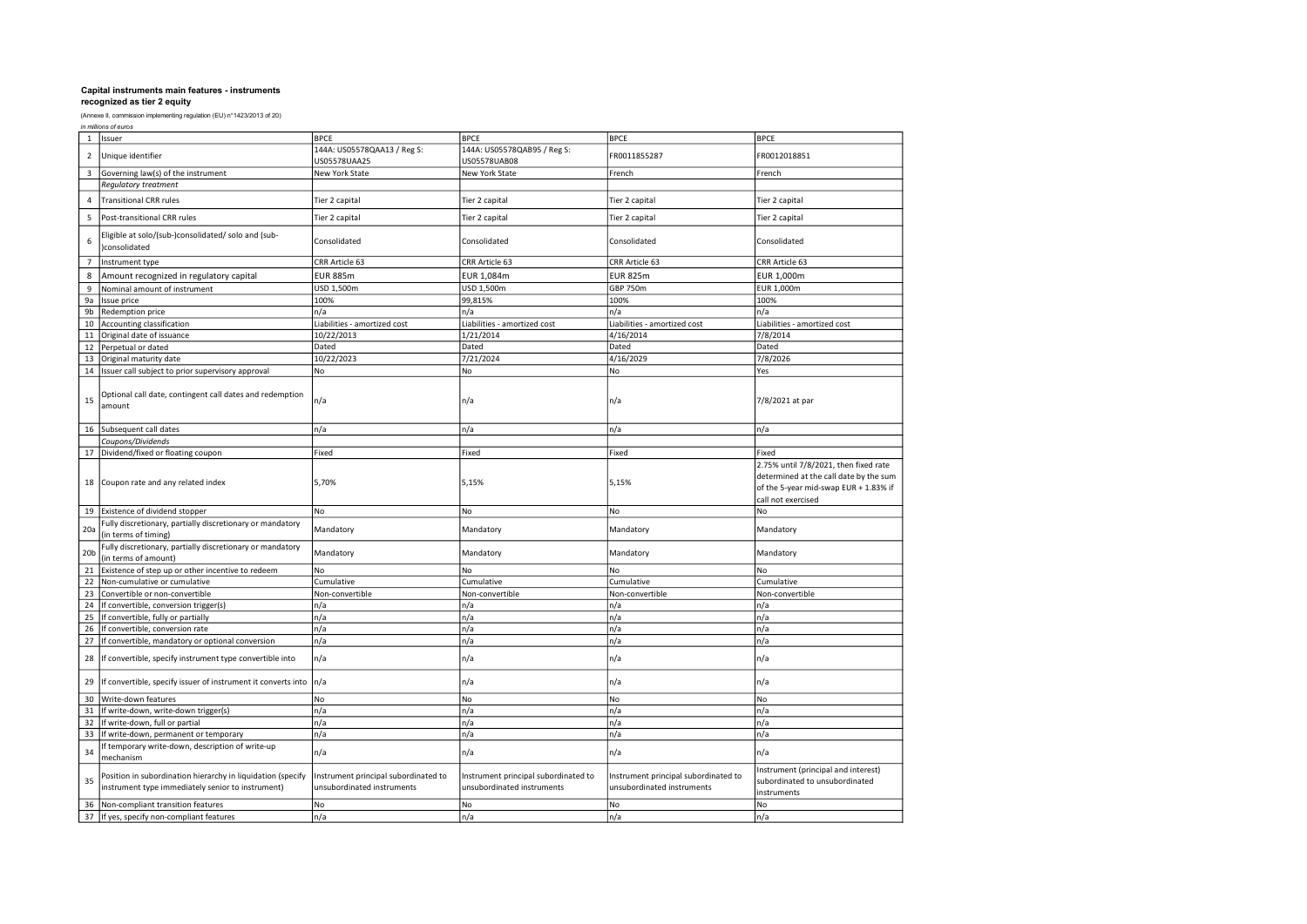| in millions of euros |  |
|----------------------|--|
|----------------------|--|

| $\mathbf{1}$    | Issuer                                                                                                           | <b>BPCE</b>                                                                          | <b>BPCE</b>                                                                          | <b>BPCE</b>                                                                          | <b>BPCE</b>                                                                          |
|-----------------|------------------------------------------------------------------------------------------------------------------|--------------------------------------------------------------------------------------|--------------------------------------------------------------------------------------|--------------------------------------------------------------------------------------|--------------------------------------------------------------------------------------|
| $\overline{2}$  | Unique identifier                                                                                                | 144A: US05578QAC78 / Reg S:<br>US05578UAC80                                          | FR0011952621                                                                         | FR0011952647                                                                         | 144A: US05578QAD51 / Reg S:<br>US05578UAD63                                          |
| 3               | Governing law(s) of the instrument                                                                               | New York State                                                                       | French                                                                               | French                                                                               | New York State                                                                       |
|                 | <b>Requlatory treatment</b>                                                                                      |                                                                                      |                                                                                      |                                                                                      |                                                                                      |
| $\overline{4}$  | <b>Transitional CRR rules</b>                                                                                    | Tier 2 capital                                                                       | Tier 2 capital                                                                       | Tier 2 capital                                                                       | Tier 2 capital                                                                       |
| 5               | Post-transitional CRR rules                                                                                      | Tier 2 capital                                                                       | Tier 2 capital                                                                       | Tier 2 capital                                                                       | Tier 2 capital                                                                       |
| 6               | Eligible at solo/(sub-)consolidated/ solo and (sub-<br>consolidated                                              | Consolidated                                                                         | Consolidated                                                                         | Consolidated                                                                         | Consolidated                                                                         |
| $\overline{7}$  | Instrument type                                                                                                  | CRR Article 63                                                                       | CRR Article 63                                                                       | CRR Article 63                                                                       | CRR Article 63                                                                       |
| 8               | Amount recognized in regulatory capital                                                                          | <b>EUR 574m</b>                                                                      | <b>EUR 350m</b>                                                                      | EUR 525m                                                                             | EUR 1,048m                                                                           |
| 9               | Nominal amount of instrument                                                                                     | USD 800m                                                                             | <b>EUR 350m</b>                                                                      | <b>EUR 525m</b>                                                                      | USD 1,250m                                                                           |
| 9a              | Issue price                                                                                                      | 99%                                                                                  | 100,520%                                                                             | 100%                                                                                 | 98,577%                                                                              |
| 9b              | Redemption price                                                                                                 | n/a                                                                                  | n/a                                                                                  | n/a                                                                                  | n/a                                                                                  |
| 10              | Accounting classification                                                                                        | Liabilities - amortized cost                                                         | Liabilities - amortized cost                                                         | Liabilities - amortized cost                                                         | Liabilities - amortized cost                                                         |
| 11              | Original date of issuance                                                                                        | 7/11/2014                                                                            | 7/25/2014                                                                            | 7/25/2014                                                                            | 9/15/2014                                                                            |
| 12              | Perpetual or dated                                                                                               | Dated                                                                                | Dated                                                                                | Dated                                                                                | Dated                                                                                |
| 13              | Original maturity date                                                                                           | 7/11/2024                                                                            | 6/25/2026                                                                            | 6/25/2026                                                                            | 3/15/2025                                                                            |
| 14              |                                                                                                                  | No                                                                                   | No                                                                                   | No                                                                                   | No                                                                                   |
|                 | Issuer call subject to prior supervisory approval                                                                |                                                                                      |                                                                                      |                                                                                      |                                                                                      |
| 15              | Optional call date, contingent call dates and redemption<br>amount                                               | n/a                                                                                  | n/a                                                                                  | n/a                                                                                  | n/a                                                                                  |
| 16              | Subsequent call dates                                                                                            | n/a                                                                                  | n/a                                                                                  | n/a                                                                                  | n/a                                                                                  |
|                 | Coupons/Dividends                                                                                                |                                                                                      |                                                                                      |                                                                                      |                                                                                      |
| 17              | Dividend/fixed or floating coupon                                                                                | Fixed                                                                                | Fixed                                                                                | Zero coupon                                                                          | Fixed                                                                                |
| 18              | Coupon rate and any related index                                                                                | 4,625%                                                                               | 3,85%                                                                                | Zero coupon, with redemption at<br>156.8595%                                         | 4,50%                                                                                |
| 19              | Existence of dividend stopper                                                                                    | No                                                                                   | No                                                                                   | No                                                                                   | No                                                                                   |
| 20a             | Fully discretionary, partially discretionary or mandatory<br>(in terms of timing)                                | Mandatory                                                                            | Mandatory                                                                            | Mandatory                                                                            | Mandatory                                                                            |
| 20 <sub>b</sub> | Fully discretionary, partially discretionary or mandatory<br>(in terms of amount)                                | Mandatory                                                                            | Mandatory                                                                            | Mandatory                                                                            | Mandatory                                                                            |
| 21              | Existence of step up or other incentive to redeem                                                                | No                                                                                   | No                                                                                   | No                                                                                   | No                                                                                   |
| 22              | Non-cumulative or cumulative                                                                                     | Cumulative                                                                           | Cumulative                                                                           | Cumulative                                                                           | Cumulative                                                                           |
| 23              | Convertible or non-convertible                                                                                   | Non-convertible                                                                      | Non-convertible                                                                      | Non-convertible                                                                      | Non-convertible                                                                      |
| 24              | If convertible, conversion trigger(s)                                                                            | n/a                                                                                  | n/a                                                                                  | n/a                                                                                  | n/a                                                                                  |
| 25              | If convertible, fully or partially                                                                               | n/a                                                                                  | n/a                                                                                  | n/a                                                                                  | n/a                                                                                  |
| 26              | If convertible, conversion rate                                                                                  | n/a                                                                                  | n/a                                                                                  | n/a                                                                                  | n/a                                                                                  |
| 27              | If convertible, mandatory or optional conversion                                                                 | n/a                                                                                  | n/a                                                                                  | n/a                                                                                  | n/a                                                                                  |
| 28              | If convertible, specify instrument type convertible into                                                         | n/a                                                                                  | n/a                                                                                  | n/a                                                                                  | n/a                                                                                  |
| 29              | If convertible, specify issuer of instrument it converts into                                                    | n/a                                                                                  | n/a                                                                                  | n/a                                                                                  | n/a                                                                                  |
| 30              | Write-down features                                                                                              | No                                                                                   | No                                                                                   | No                                                                                   | No                                                                                   |
| 31              | If write-down, write-down trigger(s)                                                                             | n/a                                                                                  | n/a                                                                                  | n/a                                                                                  | n/a                                                                                  |
| 32              | If write-down, full or partial                                                                                   | n/a                                                                                  | n/a                                                                                  | n/a                                                                                  | n/a                                                                                  |
| 33              | If write-down, permanent or temporary                                                                            | n/a                                                                                  | n/a                                                                                  | n/a                                                                                  | n/a                                                                                  |
| 34              | If temporary write-down, description of write-up<br>mechanism                                                    | n/a                                                                                  | n/a                                                                                  | n/a                                                                                  | n/a                                                                                  |
| 35              | Position in subordination hierarchy in liquidation (specify<br>instrument type immediately senior to instrument) | Instrument (principal and interest)<br>subordinated to unsubordinated<br>instruments | Instrument (principal and interest)<br>subordinated to unsubordinated<br>instruments | Instrument (principal and interest)<br>subordinated to unsubordinated<br>instruments | Instrument (principal and interest)<br>subordinated to unsubordinated<br>instruments |
| 36              | Non-compliant transition features                                                                                | No                                                                                   | No                                                                                   | No                                                                                   | No                                                                                   |
| 37              | If yes, specify non-compliant features                                                                           | n/a                                                                                  | n/a                                                                                  | n/a                                                                                  | n/a                                                                                  |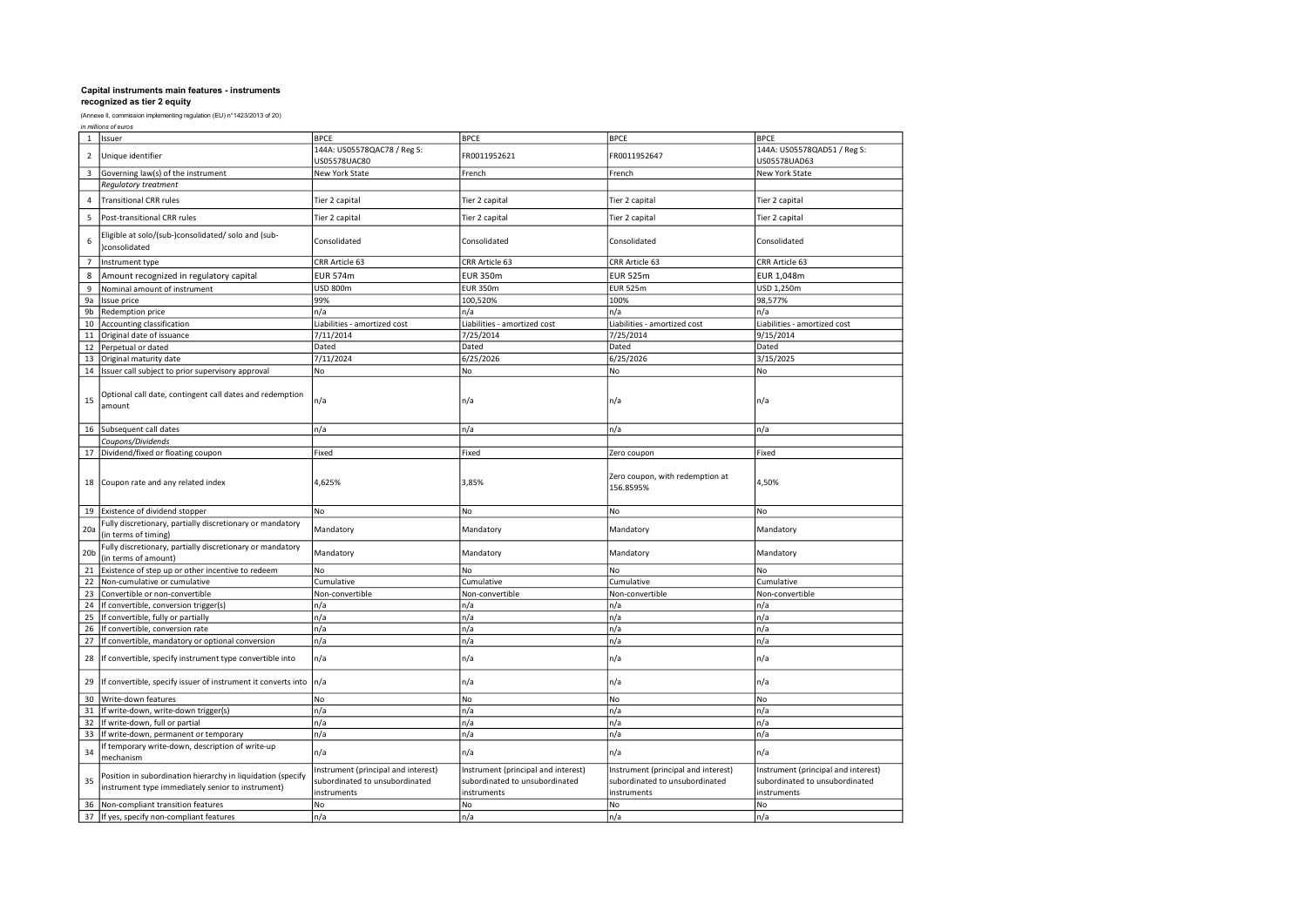|  |  |  | in millions of euros |
|--|--|--|----------------------|
|--|--|--|----------------------|

|                 | ,,,,,,,,,,,,,,,,,,,,,,,,,,,                                                                                      |                                                                                      |                                                                                      |                                                                                      |
|-----------------|------------------------------------------------------------------------------------------------------------------|--------------------------------------------------------------------------------------|--------------------------------------------------------------------------------------|--------------------------------------------------------------------------------------|
| $\mathbf{1}$    | Issuer                                                                                                           | <b>BPCE</b>                                                                          | <b>BPCE</b>                                                                          | <b>BPCE</b>                                                                          |
| $\overline{2}$  | Unique identifier                                                                                                | FR0012174597                                                                         | IP525021AF10                                                                         | JP525021CF18                                                                         |
| $\overline{3}$  | Governing law(s) of the instrument                                                                               | French                                                                               | lapanese                                                                             | Japanese                                                                             |
|                 | Regulatory treatment                                                                                             |                                                                                      |                                                                                      |                                                                                      |
| $\overline{4}$  | <b>Transitional CRR rules</b>                                                                                    | Tier 2 capital                                                                       | Tier 2 capital                                                                       | Tier 2 capital                                                                       |
| 5               | Post-transitional CRR rules                                                                                      | Tier 2 capital                                                                       | Tier 2 capital                                                                       | Tier 2 capital                                                                       |
| 6               | Eligible at solo/(sub-)consolidated/ solo and (sub-<br>)consolidated                                             | Consolidated                                                                         | Consolidated                                                                         | Consolidated                                                                         |
| $\overline{7}$  | Instrument type                                                                                                  | CRR Article 63                                                                       | CRR Article 63                                                                       | CRR Article 63                                                                       |
| 8               | Amount recognized in regulatory capital                                                                          | <b>EUR 349m</b>                                                                      | <b>EUR 206m</b>                                                                      | <b>EUR 100m</b>                                                                      |
| 9               | Nominal amount of instrument                                                                                     | <b>EUR 410m</b>                                                                      | JPY 27,200m                                                                          | JPY 13,200m                                                                          |
| 9a              | Issue price                                                                                                      | 99,563%                                                                              | 100,000%                                                                             | 100,000%                                                                             |
| 9b              | Redemption price                                                                                                 | n/a                                                                                  | 100%                                                                                 | 100%                                                                                 |
| 10              | Accounting classification                                                                                        | Liabilities - amortized cost                                                         | Liabilities - amortized cost                                                         | Liabilities - amortized cost                                                         |
| 11              | Original date of issuance                                                                                        | 9/30/2014                                                                            | 1/30/2015                                                                            | 1/30/2015                                                                            |
| 12              | Perpetual or dated                                                                                               | Dated                                                                                | Dated                                                                                | Dated                                                                                |
| 13              | Original maturity date                                                                                           | 9/30/2024                                                                            | 1/30/2025                                                                            | 1/30/2025                                                                            |
| 14              | Issuer call subject to prior supervisory approval                                                                | No                                                                                   | No                                                                                   | No                                                                                   |
| 15              | Optional call date, contingent call dates and redemption<br>amount                                               | n/a                                                                                  | n/a                                                                                  | n/a                                                                                  |
| 16              | Subsequent call dates                                                                                            | n/a                                                                                  | n/a                                                                                  | n/a                                                                                  |
|                 | Coupons/Dividends                                                                                                |                                                                                      |                                                                                      |                                                                                      |
| 17              | Dividend/fixed or floating coupon                                                                                | Fixed                                                                                | Fixed                                                                                | Floating                                                                             |
| 18              | Coupon rate and any related index                                                                                | 2,88%                                                                                | 2.047%                                                                               | JPY 3M Libor (ICE Benchmark<br>Administration Limited) + 1.61%                       |
| 19              | Existence of dividend stopper                                                                                    | No                                                                                   | No                                                                                   | No                                                                                   |
| 20a             | Fully discretionary, partially discretionary or mandatory<br>(in terms of timing)                                | Mandatory                                                                            | Mandatory                                                                            | Mandatory                                                                            |
| 20 <sub>b</sub> | Fully discretionary, partially discretionary or mandatory<br>(in terms of amount)                                | Mandatory                                                                            | Mandatory                                                                            | Mandatory                                                                            |
| 21              | Existence of step up or other incentive to redeem                                                                | No                                                                                   | No                                                                                   | N <sub>o</sub>                                                                       |
| 22              | Non-cumulative or cumulative                                                                                     | Cumulative                                                                           | Cumulative                                                                           | Cumulative                                                                           |
| 23              | Convertible or non-convertible                                                                                   | Non-convertible                                                                      | Non-convertible                                                                      | Non-convertible                                                                      |
| 24              | If convertible, conversion trigger(s)                                                                            | n/a                                                                                  | n/a                                                                                  | n/a                                                                                  |
| 25              | If convertible, fully or partially                                                                               | n/a                                                                                  | n/a                                                                                  | n/a                                                                                  |
| 26              | If convertible, conversion rate                                                                                  | n/a                                                                                  | n/a                                                                                  | n/a                                                                                  |
| 27              | If convertible, mandatory or optional conversion                                                                 | n/a                                                                                  | n/a                                                                                  | n/a                                                                                  |
| 28              | If convertible, specify instrument type convertible into                                                         | n/a                                                                                  | n/a                                                                                  | n/a                                                                                  |
| 29              | If convertible, specify issuer of instrument it converts into                                                    | n/a                                                                                  | n/a                                                                                  | n/a                                                                                  |
| 30              | Write-down features                                                                                              | No                                                                                   | No                                                                                   | No                                                                                   |
| 31              | If write-down, write-down trigger(s)                                                                             | n/a                                                                                  | n/a                                                                                  | n/a                                                                                  |
| 32              | If write-down, full or partial                                                                                   | n/a                                                                                  | n/a                                                                                  | n/a                                                                                  |
| 33              | If write-down, permanent or temporary                                                                            | n/a                                                                                  | n/a                                                                                  | n/a                                                                                  |
| 34              | If temporary write-down, description of write-up<br>mechanism                                                    | n/a                                                                                  | n/a                                                                                  | n/a                                                                                  |
| 35              | Position in subordination hierarchy in liquidation (specify<br>instrument type immediately senior to instrument) | Instrument (principal and interest)<br>subordinated to unsubordinated<br>instruments | Instrument (principal and interest)<br>subordinated to unsubordinated<br>instruments | Instrument (principal and interest)<br>subordinated to unsubordinated<br>instruments |
| 36              | Non-compliant transition features                                                                                | No                                                                                   | No                                                                                   | No                                                                                   |
| 37              | If yes, specify non-compliant features                                                                           | n/a                                                                                  | n/a                                                                                  | n/a                                                                                  |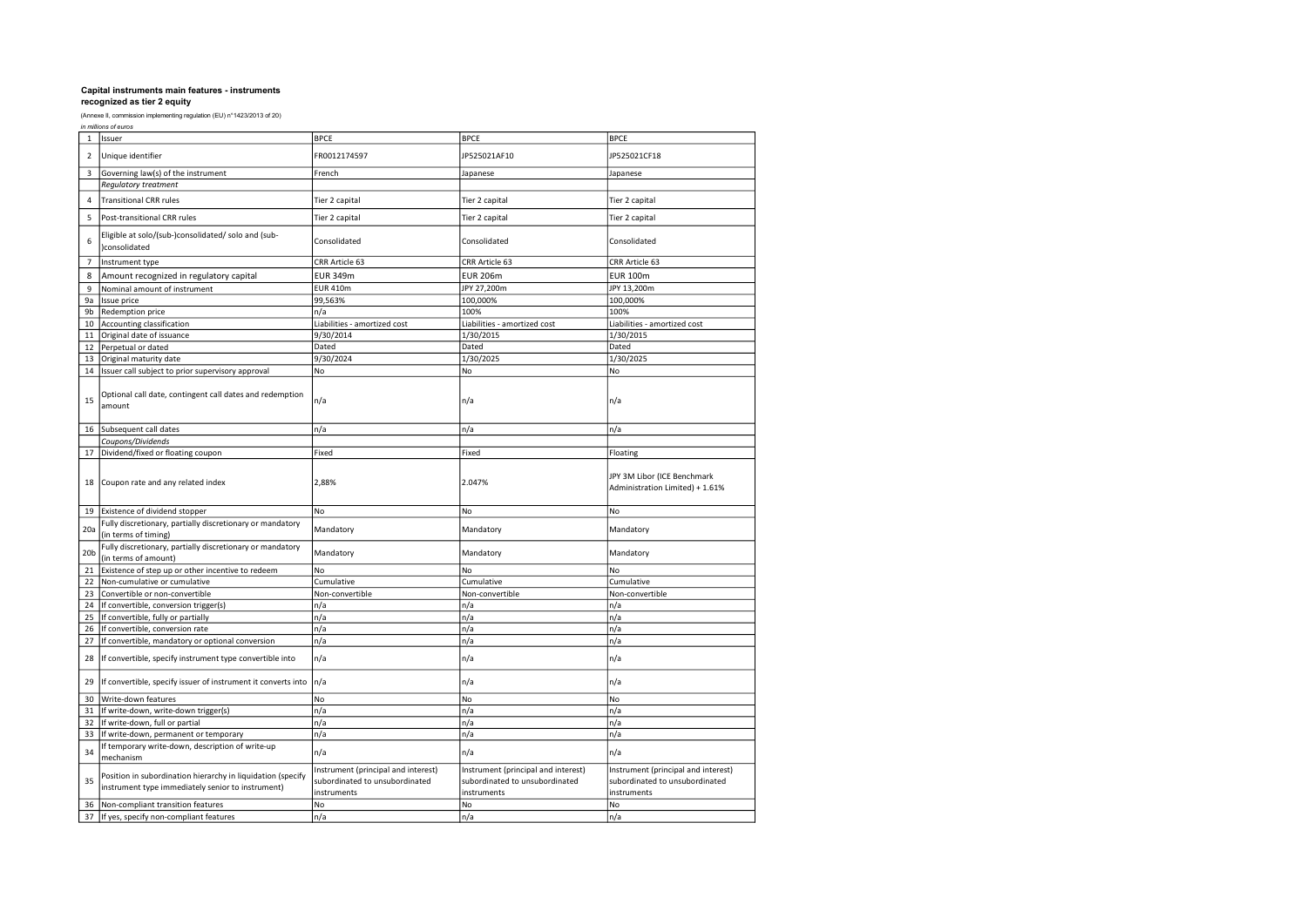| in millions of euros |  |
|----------------------|--|
|----------------------|--|

|                 | ,,,,,,,,,,,,,,,,,,,,,,,,,,,                                                                                      |                              |                                              |                              |
|-----------------|------------------------------------------------------------------------------------------------------------------|------------------------------|----------------------------------------------|------------------------------|
| $\mathbf{1}$    | Issuer                                                                                                           | <b>BPCE</b>                  | <b>BPCE</b>                                  | <b>BPCE</b>                  |
| $\overline{2}$  | Unique identifier                                                                                                | FR0012401636                 | FR0012401669                                 | FR0012633345                 |
| $\overline{3}$  | Governing law(s) of the instrument                                                                               | French                       | French                                       | French                       |
|                 | Regulatory treatment                                                                                             |                              |                                              |                              |
| $\overline{4}$  | <b>Transitional CRR rules</b>                                                                                    | Tier 2 capital               | Tier 2 capital                               | Tier 2 capital               |
| 5               | Post-transitional CRR rules                                                                                      | Tier 2 capital               | Tier 2 capital                               | Tier 2 capital               |
| 6               | Eligible at solo/(sub-)consolidated/ solo and (sub-<br>)consolidated                                             | Consolidated                 | Consolidated                                 | Consolidated                 |
| $\overline{7}$  | Instrument type                                                                                                  | CRR Article 63               | CRR Article 63                               | CRR Article 63               |
| 8               | Amount recognized in regulatory capital                                                                          | <b>EUR 238m</b>              | <b>EUR 371m</b>                              | <b>EUR 353m</b>              |
| 9               | Nominal amount of instrument                                                                                     | <b>EUR 240m</b>              | <b>EUR 371m</b>                              | <b>EUR 375m</b>              |
| 9a              | Issue price                                                                                                      | 100,354%                     | 100%                                         | 99,270%                      |
| 9b              | Redemption price                                                                                                 | 100%                         | $100% + prime$                               | 100%                         |
| 10              | Accounting classification                                                                                        | Liabilities - amortized cost | Liabilities - amortized cost                 | Liabilities - amortized cost |
| 11              | Original date of issuance                                                                                        | 2/17/2015                    | 2/17/2015                                    | 3/24/2015                    |
| 12              | Perpetual or dated                                                                                               | Dated                        | Dated                                        | Dated                        |
| 13              | Original maturity date                                                                                           | 2/17/2027                    | 2/17/2027                                    | 3/12/2025                    |
| 14              | Issuer call subject to prior supervisory approval                                                                | No                           | No                                           | No                           |
| 15              | Optional call date, contingent call dates and redemption<br>amount                                               | n/a                          | n/a                                          | n/a                          |
| 16              | Subsequent call dates                                                                                            | n/a                          | n/a                                          | n/a                          |
|                 | Coupons/Dividends                                                                                                |                              |                                              |                              |
| 17              | Dividend/fixed or floating coupon                                                                                | Fixed                        | Zero coupon                                  | Fixed                        |
| 18              | Coupon rate and any related index                                                                                | 3,10%                        | Zero coupon, with redemption at<br>144.2461% | 2,25%                        |
| 19              | Existence of dividend stopper                                                                                    | No                           | No                                           | No                           |
| 20a             | Fully discretionary, partially discretionary or mandatory<br>(in terms of timing)                                | Mandatory                    | Mandatory                                    | Mandatory                    |
| 20 <sub>b</sub> | Fully discretionary, partially discretionary or mandatory<br>(in terms of amount)                                | Mandatory                    | Mandatory                                    | Mandatory                    |
| 21              | Existence of step up or other incentive to redeem                                                                | No                           | No                                           | No                           |
| 22              | Non-cumulative or cumulative                                                                                     | Cumulative                   | Cumulative                                   | Cumulative                   |
| 23              | Convertible or non-convertible                                                                                   | Non-convertible              | Non-convertible                              | Non-convertible              |
| 24              | If convertible, conversion trigger(s)                                                                            | n/a                          | n/a                                          | n/a                          |
| 25              | If convertible, fully or partially                                                                               | n/a                          | n/a                                          | n/a                          |
| 26              | If convertible, conversion rate                                                                                  | n/a                          | n/a                                          | n/a                          |
| 27              | If convertible, mandatory or optional conversion                                                                 | n/a                          | n/a                                          | n/a                          |
| 28              | If convertible, specify instrument type convertible into                                                         | n/a                          | n/a                                          | n/a                          |
| 29              | If convertible, specify issuer of instrument it converts into                                                    | n/a                          | n/a                                          | n/a                          |
| 30              | Write-down features                                                                                              | No                           | No                                           | No                           |
| 31              | If write-down, write-down trigger(s)                                                                             | n/a                          | n/a                                          | n/a                          |
| 32              | If write-down, full or partial                                                                                   | n/a                          | n/a                                          | n/a                          |
| 33              | If write-down, permanent or temporary                                                                            | n/a                          | n/a                                          | n/a                          |
| 34              | If temporary write-down, description of write-up<br>mechanism                                                    | n/a                          | n/a                                          | n/a                          |
| 35              | Position in subordination hierarchy in liquidation (specify<br>instrument type immediately senior to instrument) | Unsecured creditor           | Unsecured creditor                           | Senior debt                  |
| 36              | Non-compliant transition features                                                                                | No                           | No                                           | No                           |
| 37              | If yes, specify non-compliant features                                                                           | n/a                          | n/a                                          | n/a                          |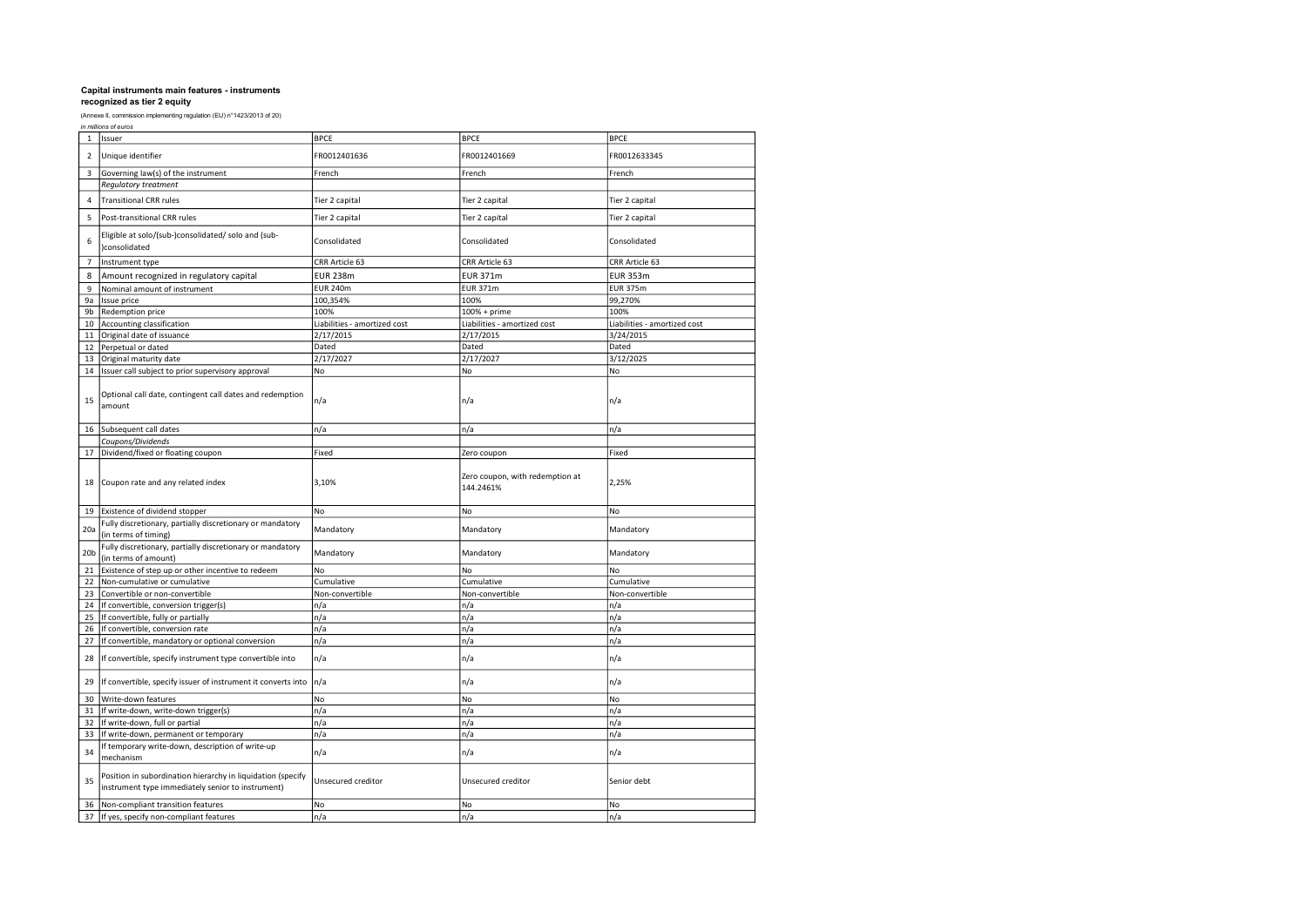| in millions of euros |  |
|----------------------|--|
|----------------------|--|

| $\mathbf{1}$    | Issuer                                                                                                           | <b>BPCE</b>                  | <b>BPCE</b>                  | <b>BPCE</b>                  | <b>BPCE</b>                                                                                                                     |
|-----------------|------------------------------------------------------------------------------------------------------------------|------------------------------|------------------------------|------------------------------|---------------------------------------------------------------------------------------------------------------------------------|
| $\overline{2}$  | Unique identifier                                                                                                | FR0012674935                 | FR0012698108                 | FR0012758159                 | FR0012799187                                                                                                                    |
| 3               | Governing law(s) of the instrument                                                                               | French                       | French                       | French                       | French                                                                                                                          |
|                 | <b>Requlatory treatment</b>                                                                                      |                              |                              |                              |                                                                                                                                 |
| $\overline{4}$  | <b>Transitional CRR rules</b>                                                                                    | Tier 2 capital               | Tier 2 capital               | Tier 2 capital               | Tier 2 capital                                                                                                                  |
| 5               | Post-transitional CRR rules                                                                                      | Tier 2 capital               | Tier 2 capital               | Tier 2 capital               | Tier 2 capital                                                                                                                  |
| 6               | Eligible at solo/(sub-)consolidated/ solo and (sub-<br>consolidated                                              | Consolidated                 | Consolidated                 | Consolidated                 | Consolidated                                                                                                                    |
| $\overline{7}$  | Instrument type                                                                                                  | CRR Article 63               | CRR Article 63               | CRR Article 63               | CRR Article 63                                                                                                                  |
| 8               | Amount recognized in regulatory capital                                                                          | <b>EUR 240m</b>              | <b>EUR 116m</b>              | <b>EUR 116m</b>              | EUR 96m                                                                                                                         |
| 9               | Nominal amount of instrument                                                                                     | <b>USD 270m</b>              | <b>USD 130m</b>              | <b>USD 130m</b>              | SGD 150m                                                                                                                        |
| 9a              | Issue price                                                                                                      | 98%                          | 98,081% and 97,767%          | 100%                         | 100,000%                                                                                                                        |
| 9b              | Redemption price                                                                                                 | 100%                         | 100%                         | 100%                         | 100%                                                                                                                            |
| 10              | Accounting classification                                                                                        | Liabilities - amortized cost | Liabilities - amortized cost | Liabilities - amortized cost | Liabilities - amortized cost                                                                                                    |
| 11              | Original date of issuance                                                                                        | 4/17/2015                    | 4/29/2015                    | 6/01/2015                    | 6/17/2015                                                                                                                       |
| 12              | Perpetual or dated                                                                                               | Dated                        | Dated                        | Dated                        | Dated                                                                                                                           |
| 13              | Original maturity date                                                                                           | 4/17/2035                    | 4/17/2035                    | 6/01/2045                    | 12/17/2025                                                                                                                      |
| 14              | Issuer call subject to prior supervisory approval                                                                | No                           | No                           | No                           | Yes                                                                                                                             |
| 15              | Optional call date, contingent call dates and redemption<br>amount                                               | n/a                          | n/a                          | n/a                          | 12/17/2020 at par                                                                                                               |
| 16              | Subsequent call dates                                                                                            | n/a                          | n/a                          | n/a                          | <b>No</b>                                                                                                                       |
|                 | Coupons/Dividends                                                                                                |                              |                              |                              |                                                                                                                                 |
| 17              | Dividend/fixed or floating coupon                                                                                | Fixed                        | Fixed                        | Fixed                        | Fixed then floating                                                                                                             |
| 18              | Coupon rate and any related index                                                                                | 4,625%                       | 4.625%                       | 5,350%                       | 4.45% per year until December 17, 2020<br>(exclusive) From December 17, 2020,<br>SGD 5-year Swap Offer Rate + 2.16% per<br>year |
| 19              | Existence of dividend stopper                                                                                    | No                           | No                           | No                           | No                                                                                                                              |
| 20a             | Fully discretionary, partially discretionary or mandatory<br>(in terms of timing)                                | Mandatory                    | Mandatory                    | Mandatory                    | Mandatory                                                                                                                       |
| 20 <sub>b</sub> | Fully discretionary, partially discretionary or mandatory<br>(in terms of amount)                                | Mandatory                    | Mandatory                    | Mandatory                    | Mandatory                                                                                                                       |
| 21              | Existence of step up or other incentive to redeem                                                                | No                           | No                           | No                           | No                                                                                                                              |
| 22              | Non-cumulative or cumulative                                                                                     | Cumulative                   | Cumulative                   | Cumulative                   | Cumulative                                                                                                                      |
| 23              | Convertible or non-convertible                                                                                   | Non-convertible              | Non-convertible              | Non-convertible              | Non-convertible                                                                                                                 |
| 24              | If convertible, conversion trigger(s)                                                                            | n/a                          | n/a                          | n/a                          | n/a                                                                                                                             |
| 25              | If convertible, fully or partially                                                                               | n/a                          | n/a                          | n/a                          | n/a                                                                                                                             |
| 26              | If convertible, conversion rate                                                                                  | n/a                          | n/a                          | n/a                          | n/a                                                                                                                             |
| 27              | If convertible, mandatory or optional conversion                                                                 | n/a                          | n/a                          | n/a                          | n/a                                                                                                                             |
| 28              | If convertible, specify instrument type convertible into                                                         | n/a                          | n/a                          | n/a                          | n/a                                                                                                                             |
| 29              | If convertible, specify issuer of instrument it converts into                                                    | n/a                          | n/a                          | n/a                          | n/a                                                                                                                             |
| 30              | Write-down features                                                                                              | No                           | No                           | No                           | No                                                                                                                              |
| 31              | If write-down, write-down trigger(s)                                                                             | n/a                          | n/a                          | n/a                          | n/a                                                                                                                             |
| 32              | If write-down, full or partial                                                                                   | n/a                          | n/a                          | n/a                          | n/a                                                                                                                             |
| 33              | If write-down, permanent or temporary                                                                            | n/a                          | n/a                          | n/a                          | n/a                                                                                                                             |
| 34              | If temporary write-down, description of write-up<br>mechanism                                                    | n/a                          | n/a                          | n/a                          | n/a                                                                                                                             |
| 35              | Position in subordination hierarchy in liquidation (specify<br>instrument type immediately senior to instrument) | Senior debt                  | Senior debt                  | Senior debt                  | Senior debt                                                                                                                     |
| 36              | Non-compliant transition features                                                                                | No                           | No                           | No                           | No                                                                                                                              |
| 37              | If yes, specify non-compliant features                                                                           | n/a                          | n/a                          | n/a                          | n/a                                                                                                                             |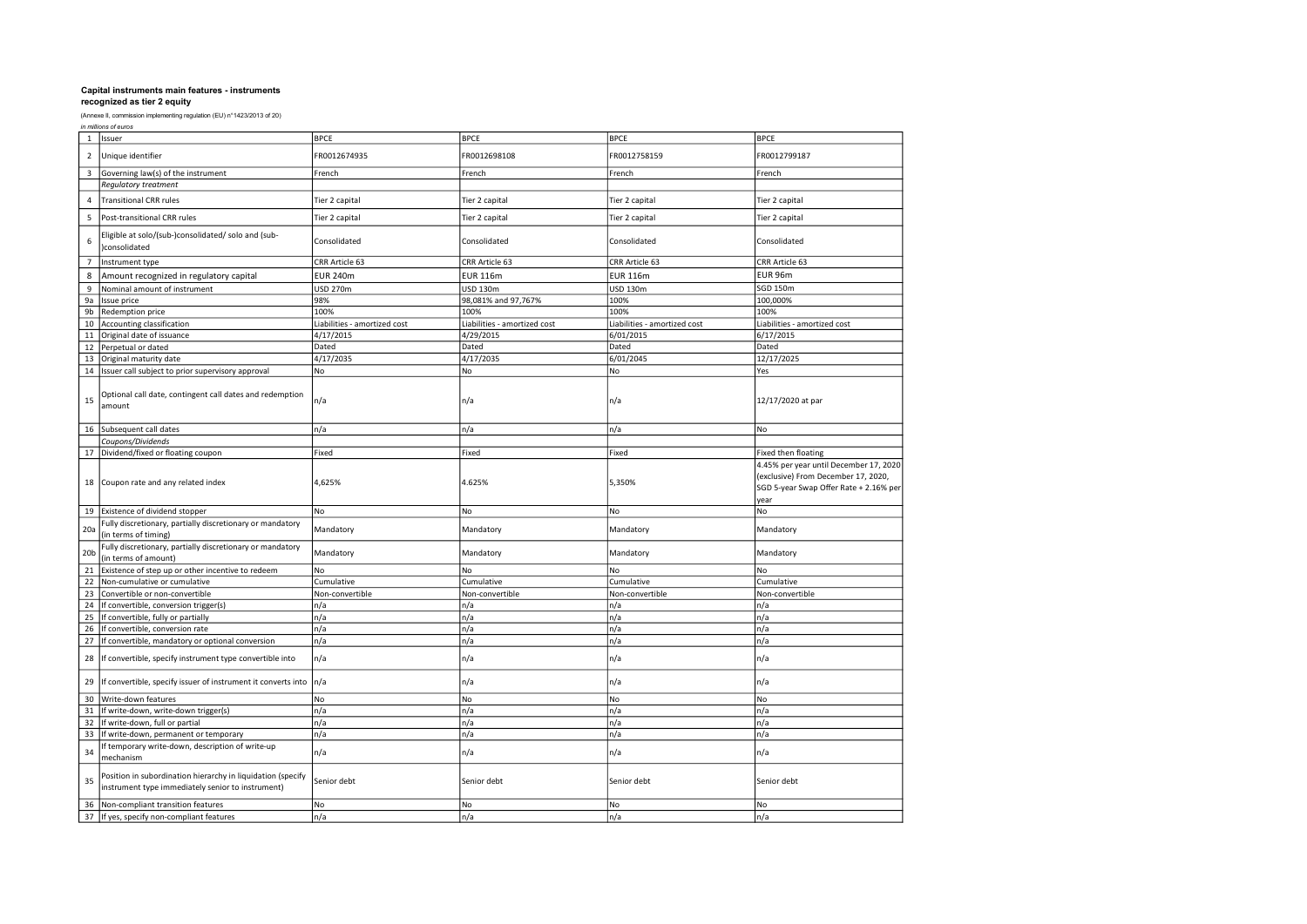|  | in millions of euros |  |
|--|----------------------|--|
|--|----------------------|--|

| $\mathbf{1}$    | Issuer                                                                                                           | <b>BPCE</b>                  | <b>BPCE</b>                                                                                                         | <b>BPCE</b>                                                                     | <b>BPCE</b>                  |
|-----------------|------------------------------------------------------------------------------------------------------------------|------------------------------|---------------------------------------------------------------------------------------------------------------------|---------------------------------------------------------------------------------|------------------------------|
| $\overline{2}$  | Unique identifier                                                                                                | FR0012971059                 | AU3CB0233526                                                                                                        | FR0013063385                                                                    | JP525021BFC9                 |
| 3               | Governing law(s) of the instrument                                                                               | French                       | Australian                                                                                                          | French                                                                          | Japanese                     |
|                 | Regulatory treatment                                                                                             |                              |                                                                                                                     |                                                                                 |                              |
| $\overline{4}$  | <b>Transitional CRR rules</b>                                                                                    | Tier 2 capital               | Tier 2 capital                                                                                                      | Tier 2 capital                                                                  | Tier 2 capital               |
| 5               | Post-transitional CRR rules                                                                                      | Tier 2 capital               | Tier 2 capital                                                                                                      | Tier 2 capital                                                                  | Tier 2 capital               |
| 6               | Eligible at solo/(sub-)consolidated/ solo and (sub-<br>consolidated                                              | Consolidated                 | Consolidated                                                                                                        | Consolidated                                                                    | Consolidated                 |
| $\overline{7}$  | Instrument type                                                                                                  | CRR Article 63               | CRR Article 63                                                                                                      | CRR Article 63                                                                  | CRR Article 63               |
| 8               | Amount recognized in regulatory capital                                                                          | <b>EUR 47m</b>               | <b>EUR 108m</b>                                                                                                     | <b>EUR 750m</b>                                                                 | <b>EUR 207m</b>              |
| 9               | Nominal amount of instrument                                                                                     | CHF 50m                      | <b>AUD 175m</b>                                                                                                     | <b>EUR 750m</b>                                                                 | JPY 25,100m                  |
| 9a              | Issue price                                                                                                      | 100%                         | 99,536%                                                                                                             | 99,5670%                                                                        | 100,0000%                    |
| 9b              | Redemption price                                                                                                 | 100%                         | 100%                                                                                                                | 100%                                                                            | 100%                         |
| 10              | Accounting classification                                                                                        | Liabilities - amortized cost | Liabilities - amortized cost                                                                                        | Liabilities - amortized cost                                                    | Liabilities - amortized cost |
| 11              | Original date of issuance                                                                                        | 9/29/2015                    | 10/27/2015                                                                                                          | 11/30/2015                                                                      | 12/11/2015                   |
| 12              | Perpetual or dated                                                                                               | Dated                        | Dated                                                                                                               | Dated                                                                           | Dated                        |
| 13              | Original maturity date                                                                                           | 9/29/2025                    | 10/27/2025                                                                                                          | 11/30/2027                                                                      | 12/11/2025                   |
| 14              | Issuer call subject to prior supervisory approval                                                                | No                           | Yes                                                                                                                 | Yes                                                                             | No                           |
| 15              | Optional call date, contingent call dates and redemption<br>amount                                               | n/a                          | 10/27/2025 at par                                                                                                   | 11/30/2022 at par                                                               | n/a                          |
| 16              | Subsequent call dates                                                                                            | n/a                          | No                                                                                                                  | <b>No</b>                                                                       | n/a                          |
|                 | Coupons/Dividends                                                                                                |                              |                                                                                                                     |                                                                                 |                              |
| 17              | Dividend/fixed or floating coupon                                                                                | Fixed                        | Fixed then floating                                                                                                 | Fixed then floating                                                             | Fixed                        |
| 18              | Coupon rate and any related index                                                                                | 1,934%                       | 5.40% per year until october 27, 2020.<br>As of October 27, 2020, AUD semi<br>quarterly mid swap rate 5 ans + 3.20% | 2.75% per year until november 30,<br>2022 then rate € Mid-Swap 5 ans +<br>2.37% | 2,263%                       |
| 19              | Existence of dividend stopper                                                                                    | No                           | No                                                                                                                  | No                                                                              | No                           |
| 20a             | Fully discretionary, partially discretionary or mandatory<br>(in terms of timing)                                | Mandatory                    | Mandatory                                                                                                           | Mandatory                                                                       | Mandatory                    |
| 20 <sub>b</sub> | Fully discretionary, partially discretionary or mandatory<br>(in terms of amount)                                | Mandatory                    | Mandatory                                                                                                           | Mandatory                                                                       | Mandatory                    |
| 21              | Existence of step up or other incentive to redeem                                                                | No                           | No                                                                                                                  | No                                                                              | No                           |
| 22              | Non-cumulative or cumulative                                                                                     | Cumulative                   | Cumulative                                                                                                          | Cumulative                                                                      | Cumulative                   |
| 23              | Convertible or non-convertible                                                                                   | Non-convertible              | Non-convertible                                                                                                     | Non-convertible                                                                 | Non-convertible              |
| 24              | If convertible, conversion trigger(s)                                                                            | n/a                          | n/a                                                                                                                 | n/a                                                                             | n/a                          |
| 25              | If convertible, fully or partially                                                                               | n/a                          | n/a                                                                                                                 | n/a                                                                             | n/a                          |
| 26              | If convertible, conversion rate                                                                                  | n/a                          | n/a                                                                                                                 | n/a                                                                             | n/a                          |
| 27              | If convertible, mandatory or optional conversion                                                                 | n/a                          | n/a                                                                                                                 | n/a                                                                             | n/a                          |
| 28              | If convertible, specify instrument type convertible into                                                         | n/a                          | n/a                                                                                                                 | n/a                                                                             | n/a                          |
| 29              | If convertible, specify issuer of instrument it converts into                                                    | n/a                          | n/a                                                                                                                 | n/a                                                                             | n/a                          |
| 30              | Write-down features                                                                                              | No                           | No                                                                                                                  | No                                                                              | No                           |
| 31              | If write-down, write-down trigger(s)                                                                             | n/a                          | n/a                                                                                                                 | n/a                                                                             | n/a                          |
| 32              | If write-down, full or partial                                                                                   | n/a                          | n/a                                                                                                                 | n/a                                                                             | n/a                          |
| 33              | If write-down, permanent or temporary                                                                            | n/a                          | n/a                                                                                                                 | n/a                                                                             | n/a                          |
| 34              | If temporary write-down, description of write-up<br>mechanism                                                    | n/a                          | n/a                                                                                                                 | n/a                                                                             | n/a                          |
| 35              | Position in subordination hierarchy in liquidation (specify<br>instrument type immediately senior to instrument) | Senior debt                  | Senior debt                                                                                                         | Senior debt                                                                     | Senior debt                  |
| 36              | Non-compliant transition features                                                                                | No                           | No                                                                                                                  | No                                                                              | No                           |
| 37              | If yes, specify non-compliant features                                                                           | n/a                          | n/a                                                                                                                 | n/a                                                                             | n/a                          |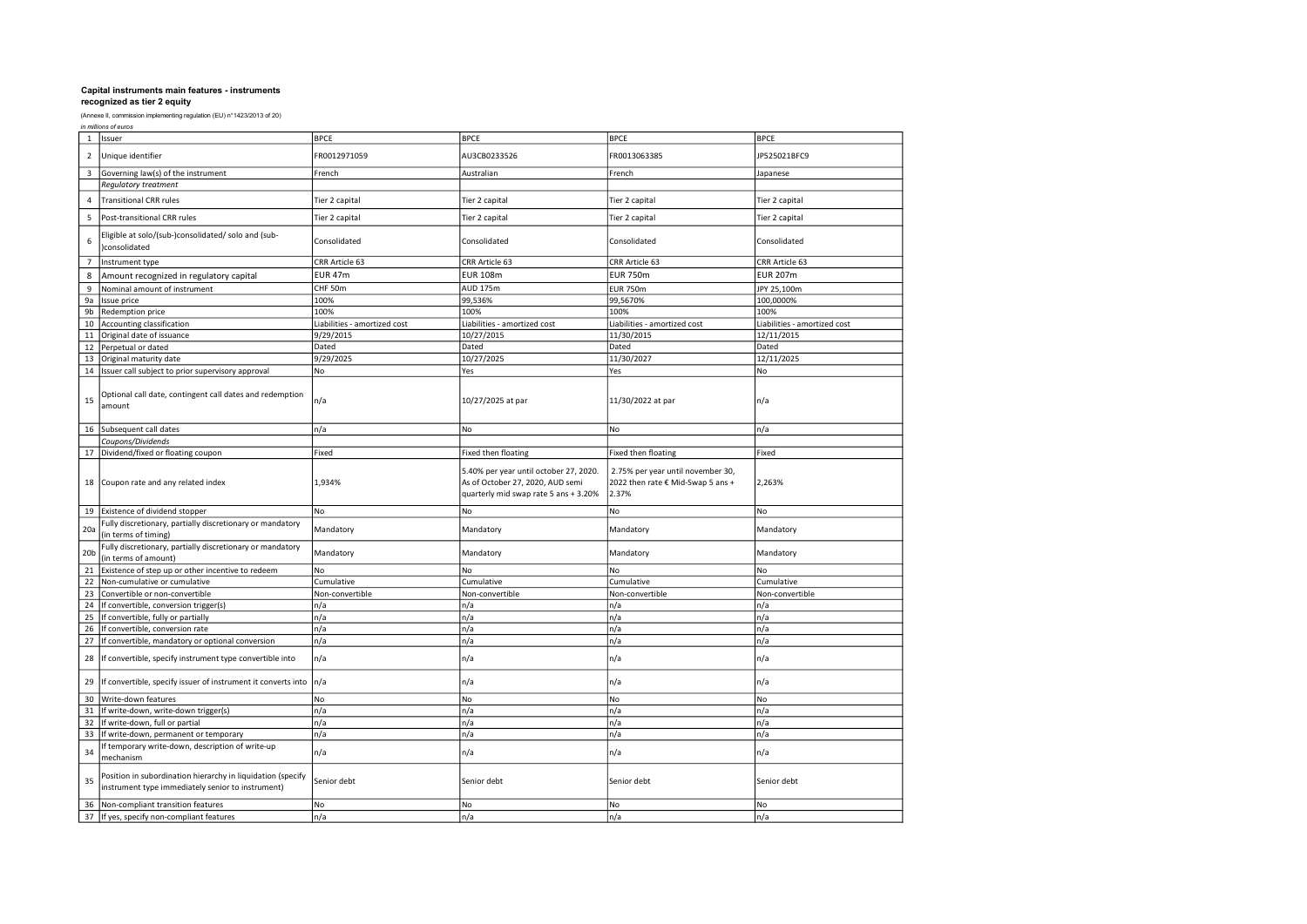| in millions of euros |  |
|----------------------|--|
|----------------------|--|

|                 | 1 Issuer                                                                                                         | <b>BPCE</b>                                                           | <b>BPCE</b>                  | <b>BPCE</b>                                                             | <b>BPCE</b>                  | <b>BPCE</b>                                 | <b>BPCE</b>                  |
|-----------------|------------------------------------------------------------------------------------------------------------------|-----------------------------------------------------------------------|------------------------------|-------------------------------------------------------------------------|------------------------------|---------------------------------------------|------------------------------|
| $\overline{2}$  | Unique identifier                                                                                                | P525021DFC5                                                           | JP525021EFC3                 | FR0013135050                                                            | FR0013137791                 | 144A: US05578QAE35 / Reg S:<br>US05578UAE47 | FR0013162591                 |
| 3               | Governing law(s) of the instrument                                                                               | Japanese                                                              | Japanese                     | French                                                                  | French                       | New York State                              | French                       |
|                 | Regulatory treatment                                                                                             |                                                                       |                              |                                                                         |                              |                                             |                              |
| $\overline{4}$  | <b>Transitional CRR rules</b>                                                                                    | Tier 2 capital                                                        | Tier 2 capital               | Tier 2 capital                                                          | Tier 2 capital               | Tier 2 capital                              | Tier 2 capital               |
| 5               | Post-transitional CRR rules                                                                                      | Tier 2 capital                                                        | Tier 2 capital               | Fier 2 capital                                                          | Tier 2 capital               | Tier 2 capital                              | Tier 2 capital               |
| 6               | Eligible at solo/(sub-)consolidated/ solo and (sub-<br>consolidated                                              | Consolidated                                                          | Consolidated                 | Consolidated                                                            | Consolidated                 | Consolidated                                | Consolidated                 |
| $\overline{7}$  | Instrument type                                                                                                  | CRR Article 63                                                        | CRR Article 63               | CRR Article 63                                                          | CRR Article 63               | CRR Article 63                              | CRR Article 63               |
| 8               | Amount recognized in regulatory capital                                                                          | EUR 83m                                                               | EUR <sub>4m</sub>            | EUR 60m                                                                 | <b>EUR 134m</b>              | <b>EUR 668m</b>                             | <b>EUR 178m</b>              |
| 9               | Nominal amount of instrument                                                                                     | JPY 10,100m                                                           | <b>JPY 500m</b>              | EUR 60m                                                                 | <b>USD 150m</b>              | USD 750m                                    | USD 200m                     |
| 9a              | Issue price                                                                                                      | 100,0000%                                                             | 100%                         | 100%                                                                    | 100%                         | 99.995%                                     | 98.270%                      |
| 9b              | Redemption price                                                                                                 | 100%                                                                  | 100%                         | 100%                                                                    | 100%                         | 100%                                        | 100%                         |
| 10              | Accounting classification                                                                                        | Liabilities - amortized cost                                          | Liabilities - amortized cost | Liabilities - amortized cost                                            | Liabilities - amortized cost | Liabilities - amortized cost                | Liabilities - amortized cost |
| 11              | Original date of issuance                                                                                        | 12/11/2015                                                            | 12/11/2015                   | 03/17/2016                                                              | 03/17/2016                   | 04/01/2016                                  | 05/03/2016                   |
| 12              | Perpetual or dated                                                                                               | Dated                                                                 | Dated                        | Dated                                                                   | Dated                        | Dated                                       | Dated                        |
| 13              | Original maturity date                                                                                           | 12/11/2025                                                            | 12/11/2025                   | 03/17/2031                                                              | 03/17/2036                   | 04/01/2026                                  | 05/03/2046                   |
| 14              | Issuer call subject to prior supervisory approval                                                                | Yes                                                                   | No                           | No                                                                      | No                           | No                                          | No                           |
| 15              | Optional call date, contingent call dates and redemption<br>amount                                               | 12/11/2020 at par                                                     | n/a                          | n/a                                                                     | n/a                          | n/a                                         | n/a                          |
|                 | 16 Subsequent call dates                                                                                         | Half-yearly                                                           | n/a                          | n/a                                                                     | n/a                          | n/a                                         | n/a                          |
|                 | Coupons/Dividends                                                                                                |                                                                       |                              |                                                                         |                              |                                             |                              |
|                 | 17 Dividend/fixed or floating coupon                                                                             | ixed then floating                                                    | Floating                     | <b>Fixed then floating</b>                                              | Fixed                        | Fixed                                       | Fixed                        |
|                 | 18 Coupon rate and any related index                                                                             | 2.037% per year until december 11,<br>2020 then JPY Libor 6 M + 1.82% | JPY Libor 3 M + 1.80%        | Fixed rate 4% during 2 years then<br>floating rate Euribor 6 M + 2.06%. | 5.70%.                       | 4.875%.                                     | 5.875%                       |
| 19              | Existence of dividend stopper                                                                                    | No                                                                    | <b>No</b>                    | No                                                                      | No                           | No                                          | No                           |
| 20a             | Fully discretionary, partially discretionary or mandatory<br>in terms of timing)                                 | Mandatory                                                             | Mandatory                    | Mandatory                                                               | Mandatory                    | Mandatory                                   | Mandatory                    |
| 20 <sub>b</sub> | Fully discretionary, partially discretionary or mandatory<br>in terms of amount)                                 | Mandatory                                                             | Mandatory                    | Mandatory                                                               | Mandatory                    | Mandatory                                   | Mandatory                    |
| 21              | Existence of step up or other incentive to redeem                                                                | No                                                                    | No                           | No                                                                      | <b>No</b>                    | lNo                                         | No                           |
| 22              | Non-cumulative or cumulative                                                                                     | Cumulative                                                            | Cumulative                   | Cumulative                                                              | Cumulative                   | Cumulative                                  | Cumulative                   |
| 23              | Convertible or non-convertible                                                                                   | Non-convertible                                                       | Non-convertible              | Non-convertible                                                         | Non-convertible              | Non-convertible                             | Non-convertible              |
| 24              | If convertible, conversion trigger(s)                                                                            | n/a                                                                   | n/a                          | n/a                                                                     | n/a                          | n/a                                         | n/a                          |
| 25              | If convertible, fully or partially                                                                               | n/a                                                                   | n/a                          | n/a                                                                     | n/a                          | n/a                                         | n/a                          |
| 26              | If convertible, conversion rate                                                                                  | n/a                                                                   | n/a                          | n/a                                                                     | n/a                          | n/a                                         | n/a                          |
| 27              | If convertible, mandatory or optional conversion                                                                 | n/a                                                                   | n/a                          | n/a                                                                     | n/a                          | n/a                                         | n/a                          |
| 28              | If convertible, specify instrument type convertible into                                                         | n/a                                                                   | n/a                          | n/a                                                                     | n/a                          | n/a                                         | n/a                          |
| 29              | If convertible, specify issuer of instrument it converts into n/a                                                |                                                                       | n/a                          | n/a                                                                     | n/a                          | n/a                                         | n/a                          |
| 30 <sup>°</sup> | Write-down features                                                                                              | No                                                                    | No                           | No                                                                      | No                           | No                                          | No                           |
| 31              | If write-down, write-down trigger(s)                                                                             | n/a                                                                   | n/a                          | n/a                                                                     | n/a                          | n/a                                         | n/a                          |
| 32              | If write-down, full or partial                                                                                   | n/a                                                                   | n/a                          | n/a                                                                     | n/a                          | n/a                                         | n/a                          |
| 33              | If write-down, permanent or temporary                                                                            | n/a                                                                   | n/a                          | n/a                                                                     | n/a                          | n/a                                         | n/a                          |
| 34              | f temporary write-down, description of write-up<br>mechanism                                                     | n/a                                                                   | n/a                          | n/a                                                                     | n/a                          | n/a                                         | n/a                          |
| 35              | Position in subordination hierarchy in liquidation (specify<br>instrument type immediately senior to instrument) | Senior debt                                                           | Senior debt                  | Senior debt                                                             | Senior debt                  | Senior debt                                 | Senior debt                  |
| 36              | Non-compliant transition features                                                                                | No                                                                    | No                           | No                                                                      | No                           | No                                          | No                           |
|                 | 37 If yes, specify non-compliant features                                                                        | n/a                                                                   | n/a                          | n/a                                                                     | n/a                          | n/a                                         | n/a                          |